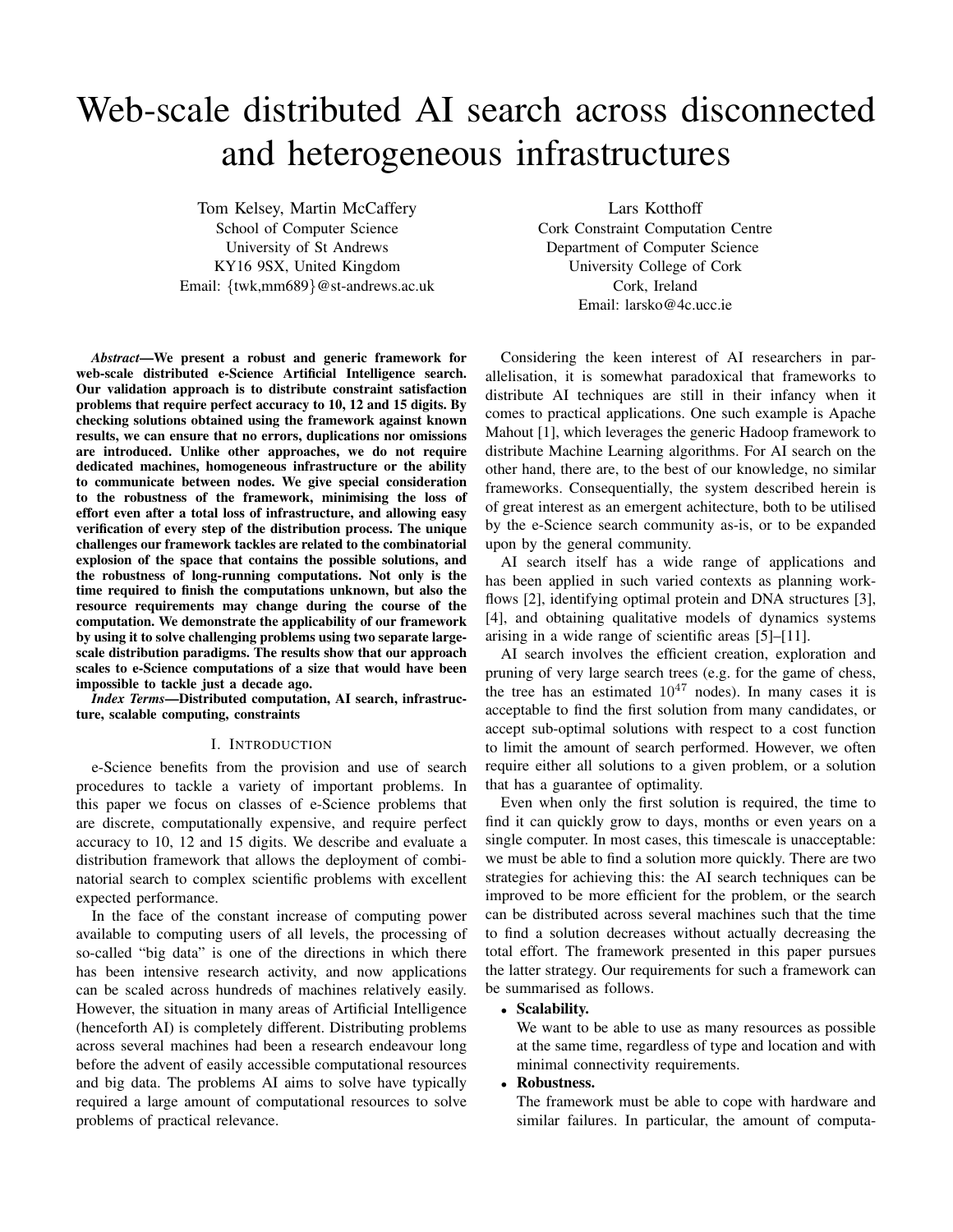tional effort lost because of such an event should be small.

## • Verifiability.

In order to be useful for solving open problems, we must be able to follow each step in the distribution process to verify that AI search proceeded correctly and no solutions were lost.

In this paper we describe two frameworks that fulfil these requirements. The design and implementations are motivated by the Recovery Oriented Computing [12], [13] aspects of the much wider research into Ultralarge systems [14]. The AI search undertaken is Constraint Programming, described in Section I-A. This is not a restriction: as a generalisation of propositional satisfiablity (SAT), most AI search problems can be expressed as Constraint Programming problems. The application areas that we use to evaluate the implementation of the framework are described in Sections I-B and I-C.

## *A. Constraint Programming*

Constraints are a natural and compact way of representing problems that are ubiquitous in everyday life. Constraint Programming investigates techniques for solving problems that involve constraints. Common application domains include other areas of Artificial Intelligence such as planning, but also real world and industrial applications such as scheduling, design and configuration or diagnosis and testing. Wallace [15] gives an early overview of application areas.

Constraint problems are typically solved by building a search tree in which the nodes are assignments of values to variables and the edges lead to assignment choices for the next variable. If at any node a constraint is violated, search backtracks by returning to a previous state. If a leaf is reached and no constraints are violated, all variables have been assigned values and this set of assignments denotes a solution to the Constraint Satisfaction Problem (CSP).

Clearly the search trees are exponential in the number of variables. Exploring all of them is infeasible in many cases and inference is used at each node of the search tree to prune values from the domains of unassigned variables that cannot be part of a solution based on the assignments made so far. Inference also allows backtracking before a constraint is violated: if the domain of a particular variable becomes empty, the set of assignments made so far cannot be part of a solution.

The inference checks have a computational cost and the trade-off is between the effort of making checks – hopefully resulting in a reduction of the search space – and the effort of searching a presumably larger tree but at a cheaper cost per node. This is an area of active research and the Handbook of Constraint Programming [16] provides more details on the many techniques that can be used to solve constraint problems.

## *B. Semigroups*

We apply one of our frameworks to finding the semigroups of order 10, i.e. finding all ways of filling in a blank  $10 \times 10$ mulitiplication table such that multiplication is associative up to symmetric equivalence. For orders less than 10, this problem can be solved by a combination of enumeration formulae and

TABLE I NUMBER OF SEMIGROUPS OF ORDER  $n$ . The number for order 10 was FOUND USING THE TECHNIQUES DESCRIBED IN THIS PAPER.

| $\it{n}$       | Semigroups                 |
|----------------|----------------------------|
|                |                            |
| $\overline{2}$ | 4                          |
| 3              | 18                         |
| 4              | 126                        |
| 5              | 1,160                      |
| 6              | 15,973                     |
| 7              | 836,021                    |
| 8              | 1,843,120,128              |
| 9              | 52,989,400,714,478         |
| 10             | 12,418,001,077,381,302,684 |
|                |                            |

| Method       | Semigroups                 | years |
|--------------|----------------------------|-------|
| Known        |                            |       |
| Formula      | 12,417,282,095,522,918,811 |       |
| Construction | 461,919,236,210,408        |       |
| Minion       | 257.062.622.173.464        | 133   |
| Total:       | 12,418,001,077,381,302,684 |       |

TABLE II SUMMARY OF METHODS USED FOR THE ENUMERATION OF THE SEMIGROUPS OF ORDER 10

computation on a single processor. Table I – with entries taken from sequence A001423 of the On-Line Encyclopaedia of Integer Sequences – demonstrates the combinatoric growth in the number of solutions with increasing order, and motivates the use of multiple compute nodes to explore the solution space. The table for the semigroups of order n has  $n^2$  cells, and each of these can take any one of  $n$  values. Hence the search space for order *n* is  $n^{n^2}$ . For the problem under consideration,  $n = 10$ , the size of the search space is  $10^{100}$ . To put this number into context, it is currently estimated that there are approximately  $10^{80}$  atoms in the universe. The search space for our problem is so vast that we cannot possibly hope to solve it by brute force search.

Recent advances in the theory of finite semigroups have led to an enumerative formula [17] that gives the number of 'almost all' semigroups of given order. This formula has been used as a basis for studies enumerating semigroups and monoids using standard, single-processor search techniques [18]–[20]. Our constraint programming methodology was therefore to first rule out these solutions by adding additional constraints, and then implement the distributed search using the framework described in this paper. A summary of the solutions and CPU effort required is given in Table II.

A full description of the CSP model, the breaking of symmetries and the reduction into case-splits are given in [21]– [23].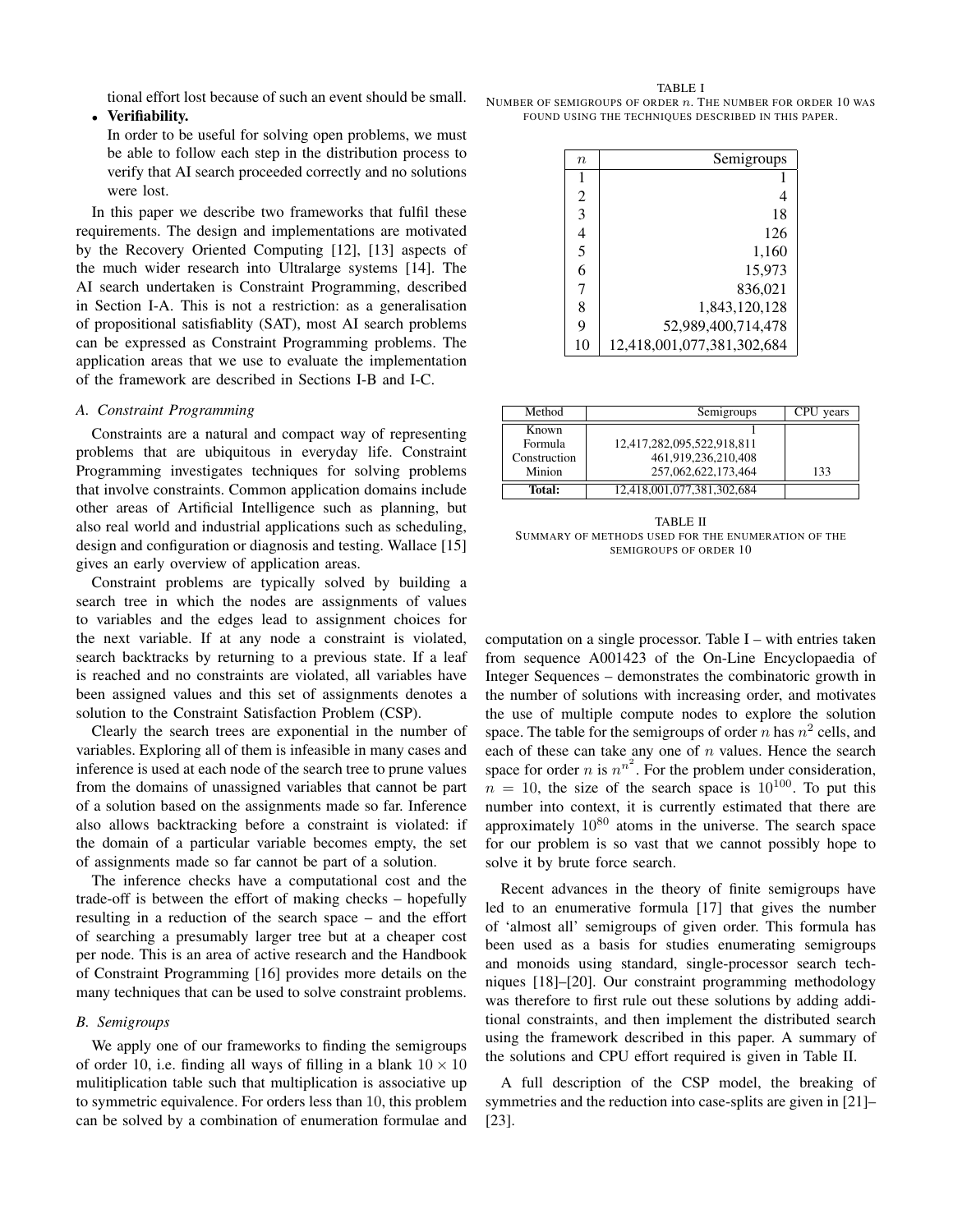#### *C. The Progressive Party Problem*

Our second class of problems was selected due to its combination of small data size, large number of solutions, and amount of CPU time needed to identify and enumerate the solutions. The Progressive Party Problem is one of a library of AI search problems [24]. We solve a modification of the problem, being all solutions to the problem of generating all instances of the Progressive Party Problem as described in [25]. Scalability, robustness and verifiability of our framework are demonstrated by finding exactly the known number of solutions – 5, 782, 683, 648 ( $\approx 10^{10}$ ) and 161, 915, 142, 144 ( $\approx 10^{12}$ ) – for selected instances.

#### II. RELATED WORK

The parallelisation of depth-first search has been the subject of much research in the past. The first papers on the subject study the distribution over various specific hardware architectures and investigate how to achieve good load balancing [26], [27]. Distributed solving of constraint problems specifically was first explored only a few years later [28].

Backtracking search in a distributed setting has also been investigated by several authors [29], [30]. A special variant for distributed scenarios, asynchronous backtracking, was proposed in [31]. Yokoo et al. formalise the distributed constraint satisfaction problem and present algorithms for solving it [32].

Schulte presents the architecture of a system that uses networked computers [33]. More recent papers have explored how to transparently parallelise search without having to modify existing code [34].

Most of the existing work is concerned with the problem of effectively distributing the workload such that every compute node is kept busy. The most prevalent technique used to achieve this is work stealing. The nodes communicate with each other and those which are idle request a part of the work a busy node is doing. Blumofe and Leiserson propose and discuss a work stealing scheduler for multithreaded computations in [35]. Rolf and Kuchcinski investigate different algorithms for load balancing and work stealing in the specific context of distributed constraint solving [36].

Several frameworks for distributed constraint solving have been proposed and implemented, e.g. FRODO [37], DisChoco [38] and Disolver [39]. All of these approaches have in common that the systems to solve constraint problems are modified or augmented to support distribution of parts of the problem across and communication between multiple compute nodes. The constraint model of the problem remains unchanged however; no special constructs have to be used to take advantage of distributed solving. All parallelisation is handled in the respective solver. This does not preclude the use of an entirely different model of the problem to be solved for the distributed case in order to improve efficiency, but in general these solvers are able to solve the same model both with a single executor and distributed across several executors.

The decomposition of constraint problems into subproblems which can be solved independently has been proposed in [40], albeit in a different context. In this work, we explore the use

of this technique for parallelisation. A similar approach was taken in [36], but requires parallelisation support in the solver.

## III. DISTRIBUTING CSPS

Our approach to parallelising the solving of constraint problems has been previously described in [41]. This paper updates the description and, crucially, reports results from an application of the framework.

Constraint problems are typically solved by searching through the possible assignments of values to variables. After each such assignment, inference can rule out possible future assignments based on past assignments and the constraints. This process builds a search tree that explores the space of possible (partial) solutions to the constraint problem.

There are two different ways to build up these search trees  $- n$ -way branching and 2-way branching. This refers to the number of new branches which are explored after each node. In two-way branching, the left branch is of the form  $x = y$ where  $x$  is a variable and  $y$  is a value from its domain. The right branch is of the form  $x \neq y$ .

The more commonly used way is 2-way branching, implemented for example in the Minion constraint solver [42], available at http://minion.sf.net. However, regardless of the way the branching is done, exploring the branches can be done concurrently. No information between the branches needs to be exchanged in order to find a solution to the problem.

We exploit this fact by, given the model of a constraint problem, generating new models which partition the remaining search space. These models can then be solved independently. We furthermore represent the state of the search by adding additional constraints such that the splitting of the model can occur at any point during search. The new models can be resumed, taking advantage of both the splitting of the search space and the search already performed.

## *A. Model splitting*

Our new approach to the distributed solving of constraint problems requires the constraint solver to modify the constraint model but does not require explicit parallelisation support in the solver.

To split the remaining search space of a constraint problem, we signal the solver to stop. Now we partition the domain for the variable currently under consideration into  $n$  pieces of roughly equal size. Then we create  $n$  new models and to each in turn add constraints ruling out the other  $n - 1$  partitions of that domain. Each one of these models restricts the possible assignments to the current variable to one nth of its domain.

As an example, consider the case  $n = 2$ . The variable under consideration is x and its domain is  $\{1, 2, 3, 4\}$ . We generate 2 new models. One of them has the constraint  $x \le 2$  added and the other one  $x \geq 3$ . Thus, solving the first model will try the values 1 and 2 for  $x$ , whereas the second model will try 3 and 4.

The main problem when splitting constraint problems into parts that can be solved in parallel is that the size of the remaining search space for each of the splits is impossible to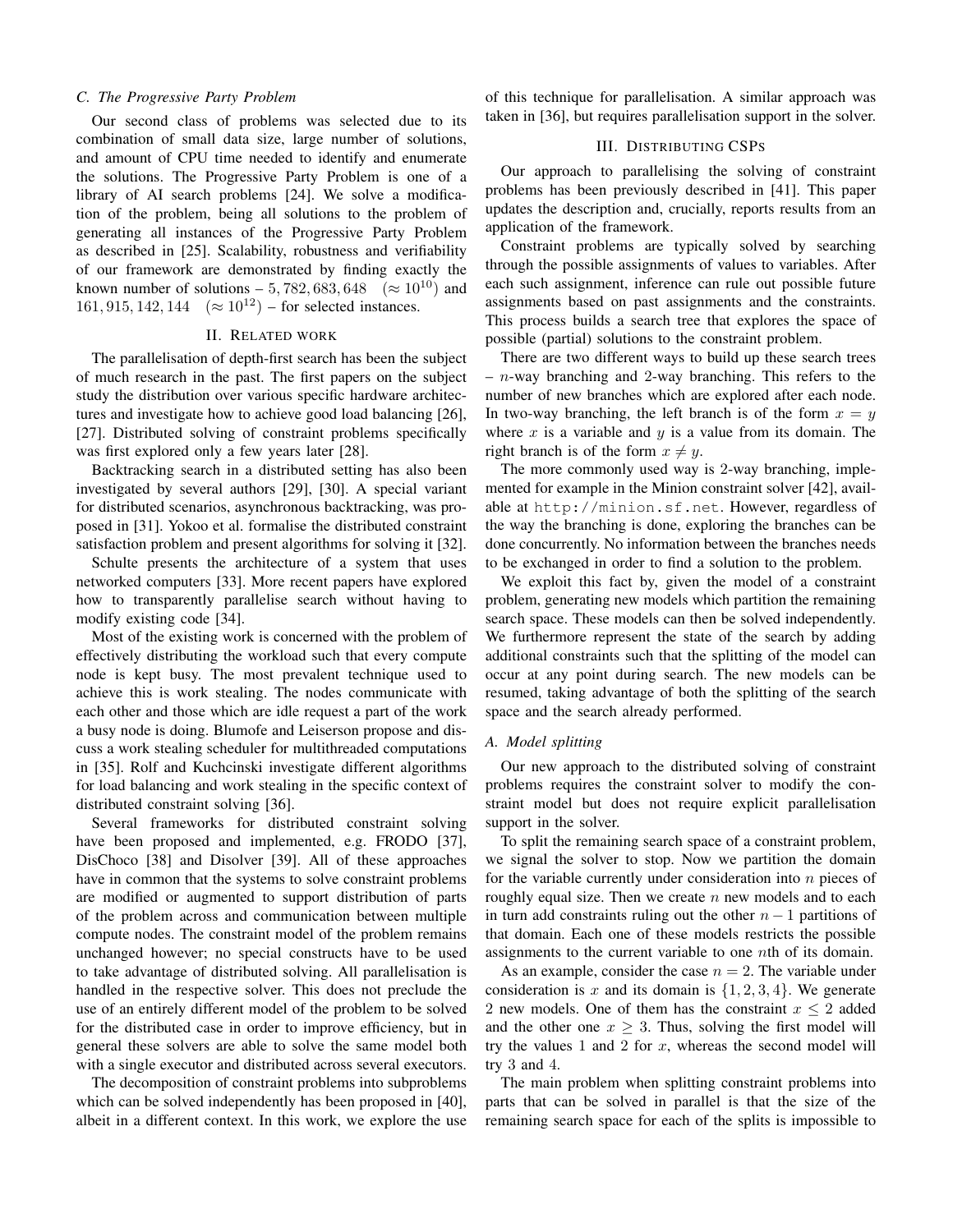predict reliably. This directly affects the effectiveness of the splitting however: if the search space is distributed unevenly, some of the workers will be idle while the others do most of the work.

Our approach allows to repeatedly split the search space after search has started. We use the procedure described above several times, each time adding more constraints to the model. In addition, we add *restart nogoods*, that is, additional constraints that tell the solver how much of the search space has been explored. Constraints added in a previous iteration are not affected by constraints added later – regardless of how often we split, no parts of the search space will be "lost", potentially missing solutions, and no part of the search space will be visited more than once.

Assume for example that we are doing 2-way branching (so that search branching decisions are simply that a variable does or does not take a specific value), the variable currently under consideration is again x with domain  $\{1, 2, 3, 4\}$  and the branches that we have taken thus far are  $x \neq 1$  and  $x \neq 2$ . The new generated models will all have the constraints  $x \neq 1$ and  $x \neq 2$  to get to the point in the search tree where we split the problem. Then we add constraints to partition the search space based on the remaining values in the domain of  $x$  similar to the previous example. The splitting process and subsequent parallel search is illustrated in Figure 1.

Using this technique, we can create new chunks of work whenever a worker becomes idle by simply asking one of the busy workers to split the search space. The search is then resumed from where it was stopped and the remaining search space is explored in parallel by the two workers. Note that there is a runtime overhead involved with stopping and resuming search because the constraints which enable resumption must be taken into account and the solver needs to explore a small number of search nodes to get to the point where it was stopped before. There is also a memory overhead because the additional constraints need to be stored.

We have implemented this approach in a recent version of Minion which has been released to the public. Experiments show that the overhead of stopping, splitting and resuming is not significant for large problems.

In practice, we run Minion for a specified amount of time before timing out, splitting based on the current state and resuming instead of splitting at the beginning and when workers become idle. This approach is much simpler and works well for large problems. The algorithm is detailed in Procedure 1. It creates an  $n$ -ary split tree of models for  $n$ new models generated at each split. The procedure for finding all solutions is similar. Initially, the potential for distribution is small but grows exponentially as more and more search is performed. We have found that  $n = 2$  works well in practice because it is the easiest to implement and minimises the number of models created.

Minion models are stored in ordinary files. Each time the search space is split, two new input files are written. We modified the output produced by Minion to include the names of the files it produced and included the name of the file that

- **Input** : constraint problem X, allotted time  $T_{max}$  and splitting factor  $n > 2$
- **Output:** a solution to  $X$  or "no solution" if no solution has been found

run the constraint solver with input  $X$  until termination or  $T_{max}$ ;

if solved? $(X)$  then terminate workers; return *solution*; else if search space exhausted? then return *"no solution"*; else  $X' \leftarrow X$  with new constraints ruling out search already performed; split X' into n parts  $X'_1, \ldots, X'_n$ ; for  $i \leftarrow 1$  to n do in parallel distSolve( $X'_n$ ,  $T_{max}$ ,n); end end

**Procedure** distSolve( $X, T_{max}, n$ ): Recursive procedure to find the first solution to a constraint problem distributed across several workers.

was run when the search space was split in the new model files. This way, we can easily trace the splitting of the search space across the different files.

## *B. Comparison to existing approaches*

The main advantages of our approach are as follows.

- We require only minimal modifications to existing constraint solvers. In particular, we do not require network communication and work stealing to be implemented.
- We do not require communication between workers to achieve good utilisation.
- The creation of separate model files when splitting increases the robustness against worker failure and provides accountability for every step.

For the purposes of a framework for solving large Artificial Intelligence search problems, the last point is especially crucial. The nature of the applications that we have in mind is such that it will be neither easy to verify whether a solution is valid nor feasible to repeat the calculations to get a confirmation. Furthermore, we have to be able to rely on the capability to recover from failures without having to repeat all the work.

By creating regular "snapshots" of the search done, the resilience against failure increases. This is in contrast to most other approaches, where the reliability of the system is decreased by using techniques that distribute work and rely on several machines instead of just a single one. Such systems have then to take additional measures to mitigate the problems caused by failures of machines or communication links. Every time we split the search space, the modified models are saved. As they contain constraints that rule out the search already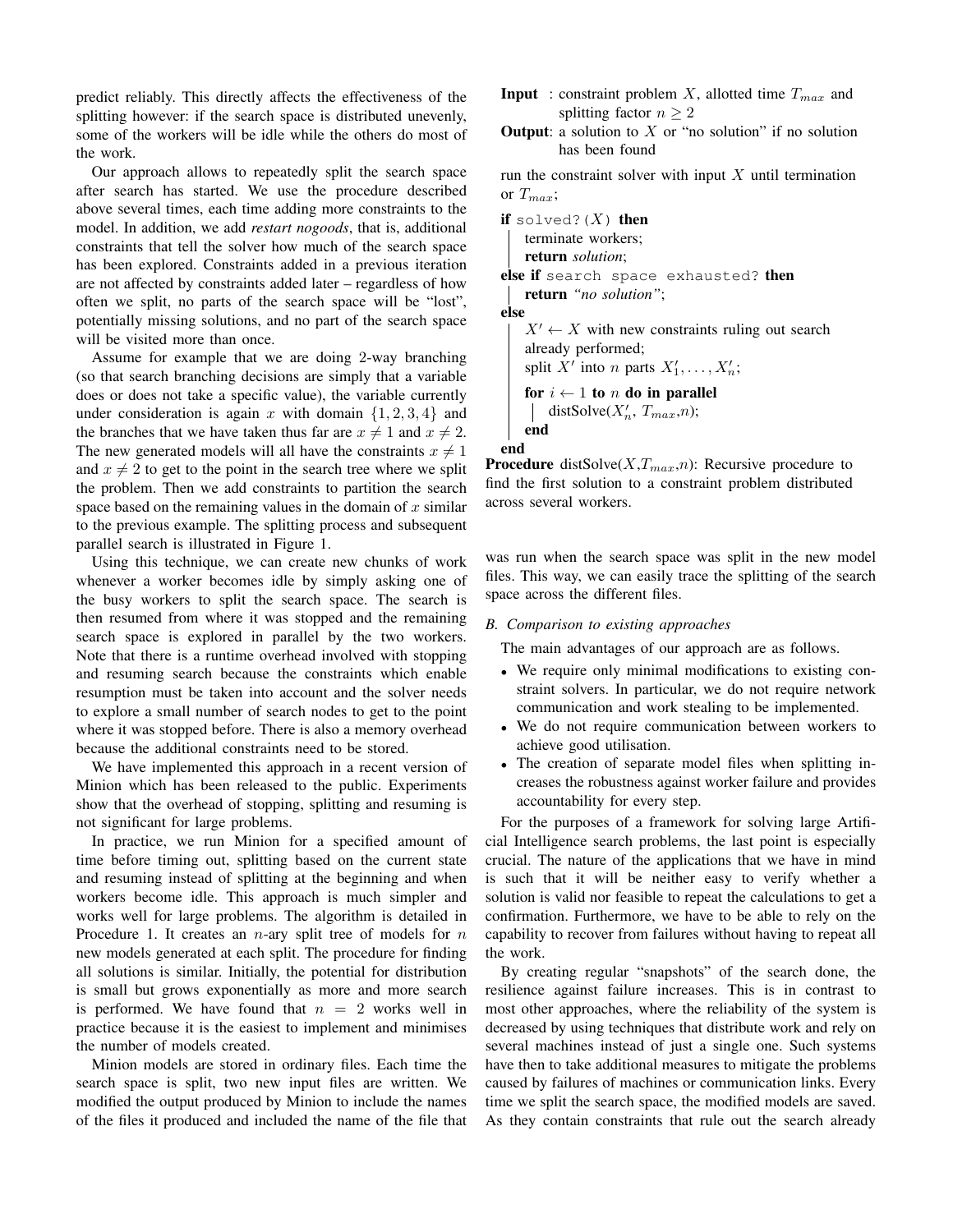

Fig. 1. Illustration of how search proceeds with splitting. The dashed and dotted line shows the search up to the solid black node where the models are split. The nodes subsequently explored by the two parallel searches are shown with dashed and dotted lines, respectively.

done, we only lose the work done after that point if a worker fails. This means that the maximum amount of work we lose in case of a total failure of all workers is the allotted time  $T_{max}$  times the number of workers |w|.

We note that our approach provides many of the advantages of efforts dedicated to improving the robustness and accountability of computations, e.g. [43], but is easier to implement and requires a minimal amount of supporting infrastructure.

Another consequence of our approach is that the solving process can be moved to a different set of workers after it has been started without losing any work. This may become necessary if parts of the problem require much more memory to solve than other parts. Instead of provisioning workers with a large number of resources for the entire duration of the computation, it becomes feasible to do this on-demand. This allows for excellent and easy integration with existing services that offer on-demand computing, such as a cloud.

#### *C. Large-scale distribution*

In the previous sections, we have described the techniques that enable the distribution of the solving of a constraint problem across a set of workers, but not the systems to take care of the actual distribution. The implementation of such systems is difficult, hence we decided to leverage tried-andtested existing frameworks.

*1) Condor:* For the purposes of a framework that allows to distribute problems across a large number of heterogeneous workers, the Condor HPC system [44] is particularly suitable. It runs in many different operating and network environments and provides most of the functionality we require out of the box. In particular, it allows for the transfer of files that are created on the worker back to the master: the constraint models that split the search space.

Condor allows work units to be submitted to a central node which puts them in a queue to be executed when a worker becomes available. In our case, a constraint model is a unit of work and splitting the search space on one of the workers creates two new units of work that are transferred back to the master and queued for execution. The Condor job submission system makes sure that a job is executed to completion, i.e. if a worker node fails while it is processing a work unit, Condor requeues the work unit and sends it to a different worker.

Each Condor work unit needs to be created separately. In order to submit models that split the search space and are created during search, we have implemented a custom control system that monitors Condor and takes the appropriate action when split models are returned. The control system is an almost trivial piece of software that was very easy to implement – all of the heavy lifting is done by Condor.

While Condor is an adequate system for our needs, its installation is not always straightforward, meaning it can only be performed by trained personnel. This inherently limits usable machines to those which are accessible by such a user, and introduces a time factor to the addition of new machines to a cluster. Thus, any such cluster is strictly limited in its size by practicality, while the scale of problems we are aiming for might well ultimately require thousands, or tens of thousands, of machines. An institution would be hard-pressed to produce sufficient resources to make this available for a single project. Fortunately, the rise of the internet has facilitated so-called volunteer computing, where interested users can "donate" compute time to a project of their choice.

*2) BOINC:* The best-known framework for such projects is the Berkeley Open Infrastructure for Network Computing (BOINC) [45]. It has been used for many applications, including astrophysics [46], biology [47] and mathematics [48], focusing on the reliable distribution of individual small-scale "workunits" on fully heterogeneous nodes throughout the Web. Using its framework, we have produced a system along similar lines to the Condor one, allowing our central server to manage the distribution of jobs to any clients who request such work.

This system retains the total accuracy of the Condor or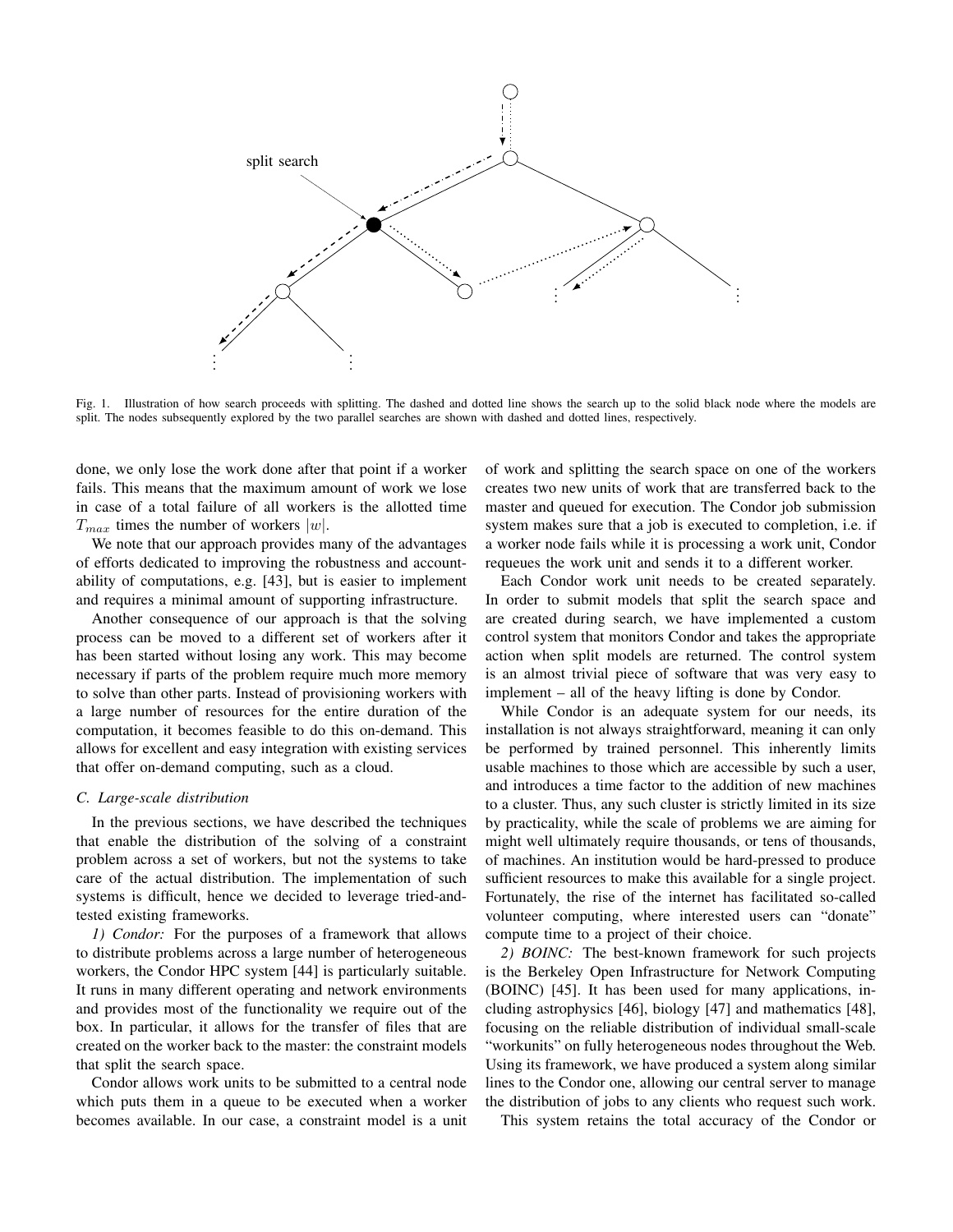single-node executions by actively mitigating node failure. In the case of loss of a client machine – a common event when working with many non-dedicated systems – the server will, like Condor, simply pass the job on to another worker, losing only limited time. Even in case of a total server collapse, the reinstating of a backup will restore complete server state, including the ongoing progress of partially executed tasks.

Other than robustness, the BOINC system has a number of advantages over single-node processing and even over Condorstyle distribution, most of which relate to scalability. The nature of volunteer computing allows theoretically unlimited machines to contribute to any given task, with a bare minimum of technical knowledge required by the users. This flexibility provides inherent challenges such as the possibility of client falsification of data and potentially significant overheads involved in communication and readiness polling. There is also the practical issue of volunteer recruitment and retention. However, in practice these downsides are mitigated and even benefited from: communication overheads are reliably insignificant compared to the overally speedup gained through parallelisation. There have been many attempts to mitigate reliability and trust issues with clients, eg. [49], but we have chosen a simple redundancy framework, which suits our problem well given the fact that any anomalies can be detected through minor discrepancies in the final results.

## IV. APPLICATION AND DISCUSSION

The BOINC framework has been applied to a number of tasks in the area of the Progressive Party Problem. During these experiments, results were obtained which demonstrated the expected significant speed gains, as a single-node system running Minion locally. Despite various client problems, including machines shutting down mid-computation and users aborting tasks, results were returned that exactly matched those of a single node running Minion without any framework, to the total degree of accuracy that the problem required.

We have also had significant success with the evaluation of our Condor framework. This was done empirically by using it to compute the number of semigroups of order 9, a problem that had previously been solved using non-distributed search. We were able to confirm the known result on a number of different hardware configurations and splitting parameters, e.g. the time search is run before splitting the model.

Encouraged by the results of these experiments, we started the calculation of the number of semigroups of order 10. The hardware configuration throughout the computations varied, but the principal resources we used are shown in Figure 2. Here, one of the main advantages of our framework became apparent. The different resources we used were located in different networks that did not always have unrestricted connectivity to the other nodes. One of the research group clusters for example was behind a NAT in its own private network and unable to receive connections from outside this network. We were still able to utilise the resources to their full extent.

The submit machine and the Condor master shown in Figure 2 were not used for any of the computations, but only for the management of the calculations. It should be noted that there is no reason to have dedicated machines for those purposes as the resource requirements for the tasks they performed were very low. In principle, a machine used for management of the computations could also be used to perform computations itself.

The maximum number of processors that we used in parallel at any one time was about 150. One of the reasons for using the Amazon cloud was that it turned out that the machines we had available locally did not have enough memory to explore some parts of the search space efficiently. We were able to move those calculations to virtual machines in the Amazon cloud with suitable specifications and seamlessly integrate the results of those computations with the rest.

The total CPU time we expended to solve the problem (i.e. find exactly 256,587,290,511,904 semigroups from  $10^{100}$ potential tables) was approximately 133 years. This effort was achieved in approximately 18 months; full details of the mathematics and the case-splits used are described in [23]. The limiting factor was the resources that were available to us. Even though we did not start with a short search time before splitting, enough split models to utilise all our resources were available after a few hours. For shorter computations, it might be desirable to facilitate faster splitting at the beginning to achieve good utilisation earlier, but for our purposes the framework as described previously was sufficient. The number of split models produced suggested that we could have utilised up to several thousand processors to a very high degree.

The robustness of our framework proved useful several times during the computations. Events that we successfully coped with included power and network outages, airconditioning failures, physical machines being switched off and virtual machines disappearing. The damage in terms of computational effort lost was very limited in all cases. Condor was able to recover from most of these failures without any manual intervention by simply re-queueing the failed jobs. The verification of the distribution process revealed that because of the re-queueing a small part of the search space had been explored several times, but we were able to isolate and discard the duplicate model and output files.

After the computations finished, we were able to verify each step of the distribution and solving process. Therefore, we are confident that the result we obtained is correct. Ultimately, certainty of the correctness can only be established by either a new mathematical model that allows to calculate the computed number directly, or by independent verification through a second computation.

#### V. CONCLUSIONS AND FUTURE WORK

We have presented two frameworks for the large-scale distribution of AI search in constraint programming across resources with minimal network connectivity requirements. Using two distribution mechanisms for classes of problems with as many as  $10^{15}$  solutions, the framework has fully satisfied the joint requirements of scalability, robustness and verifiability. The framework is capable of scaling almost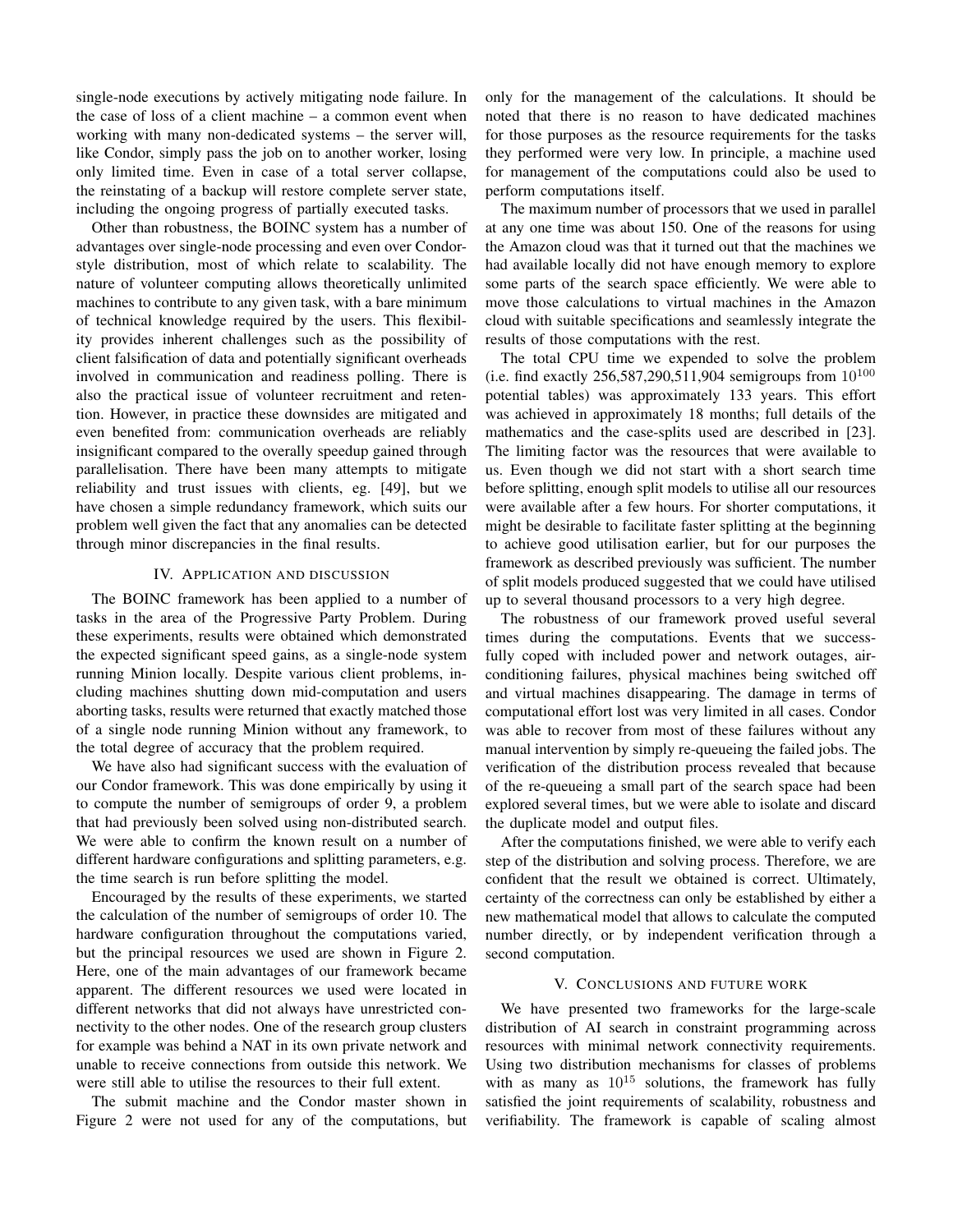

Fig. 2. Overview of resources used for the Condor-based enumeration of semigroups. We used two research clusters: a private cloud hosted in St Andrews and the Amazon cloud. One of the research clusters was behind a NAT switch such that no machines on the outside could reach it directly and all connections had to be initiated from within it.

seamlessly to a large number of distributed and heterogeneous resources while eliminating losses due to hardware failures or other client problems.

The type of our applications is unusual in the area of largescale parallel algorithms. Instead of large amounts of data to process, we have a concise problem specification that takes vast computational resources to solve and must produce an utterly exact, reliable result. We believe (i) that the nature of such problems presents unique challenges to distribution which have rarely been considered thus far, and (ii) that the framework we have designed and the reasoning behind it will be foundations on which the e-Science community can build.

With that in mind, there is no indication that the positive experiences we have had with the specific applications described here is limited to the particular problems we investigated. We have, neither in the design of the framework nor the application problems, made any assumptions to that effect.

A theoretical comparison of the two distribution systems shows similarities in almost all important aspects, with the exception that the BOINC framework has fewer scale limitations. An obvious avenue for future work – apart from the application to new problems – is the empirical verification of this conjecture. A future application to the same problem

would allow us to not only judge the differences in terms of distribution effectiveness and utilisation, but also to independently verify the results that we have obtained. While we are confident that we would indeed obtain the same result, an empirical verification would eliminate any doubts about this aspect of the framework.

We intend to release all components of the frameworks that are not already available to the public, thus enabling other researchers to tackle similarly large problems and providing a framework that we hope will prove useful to the research community.

#### ACKNOWLEDGMENTS

The authors thank Chris Jefferson and Bilal Syed Hussein for useful discussions. Tom Kelsey is supported by UK EP-SRC grant EP/H004092/1. Lars Kotthoff is supported by EU FP7 grants 288147 and 284715. Parts of the computational resources for this project were provided by an Amazon Web Services research grant. We thank the School of Computer Science, the Centre for Interdisciplinary Research in Computational Algebra and Cloud Co-laboratory (all of the University of St Andrews) for providing additional computational resources.